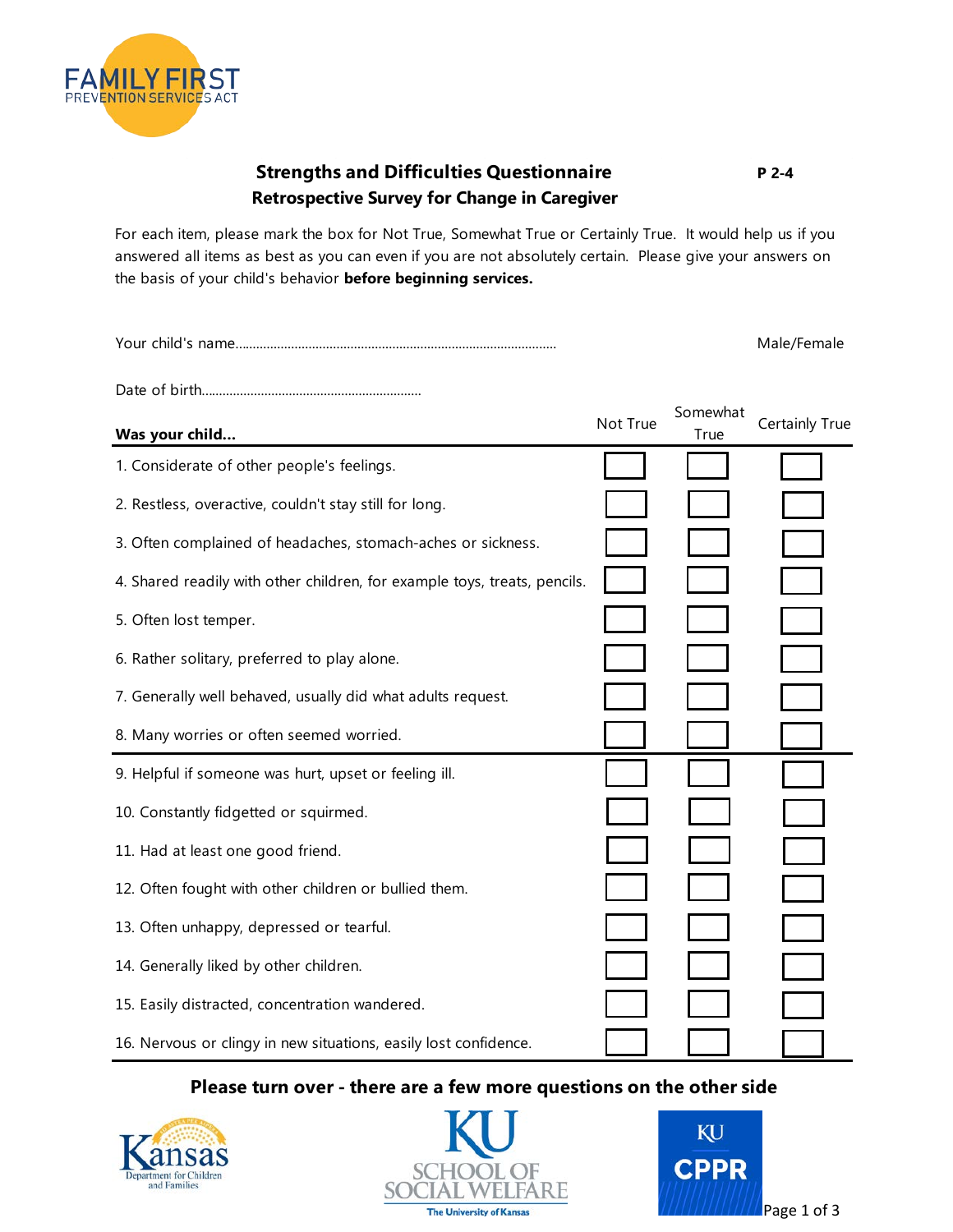|                                                                       | Not True | Somewhat | Certainly |
|-----------------------------------------------------------------------|----------|----------|-----------|
|                                                                       |          | True     | True      |
| 17. Kind to younger children.                                         |          |          |           |
| 18. Often argumentative with adults.                                  |          |          |           |
| 19. Picked on or bullied by other children.                           |          |          |           |
| 20. Often offered to help others (parents, teachers, other children). |          |          |           |
| 21. Could stop and think things out before acting.                    |          |          |           |
| 22. Could be spiteful to others.                                      |          |          |           |
| 23. Got along better with adults than with other children.            |          |          |           |
| 24. Many fears, easily scared.                                        |          |          |           |
| 25. Good attention span, saw work through to the end.                 |          |          |           |

1. **Before beginning services**, did you have any other comments or concerns?

2. Overall, do you think that your child had difficulties in one or more of the following areas: emotions, concentration, behavior or being able to get on with other people?

|                                                                                        | No        | difficulties | difficulties difficulties | Yes- minor Yes- definite Yes- severe |
|----------------------------------------------------------------------------------------|-----------|--------------|---------------------------|--------------------------------------|
|                                                                                        |           |              |                           |                                      |
| If you answered "Yes", please answer the following questions about these difficulties: |           |              |                           |                                      |
| 3. How long had these difficulties been present?                                       |           |              |                           |                                      |
|                                                                                        | Less than | 1-5 months   | $6 - 12$                  | Over a                               |
|                                                                                        | a month   |              | months                    | year                                 |
|                                                                                        |           |              |                           |                                      |

## **Please turn over - there are a few more questions on the other side**